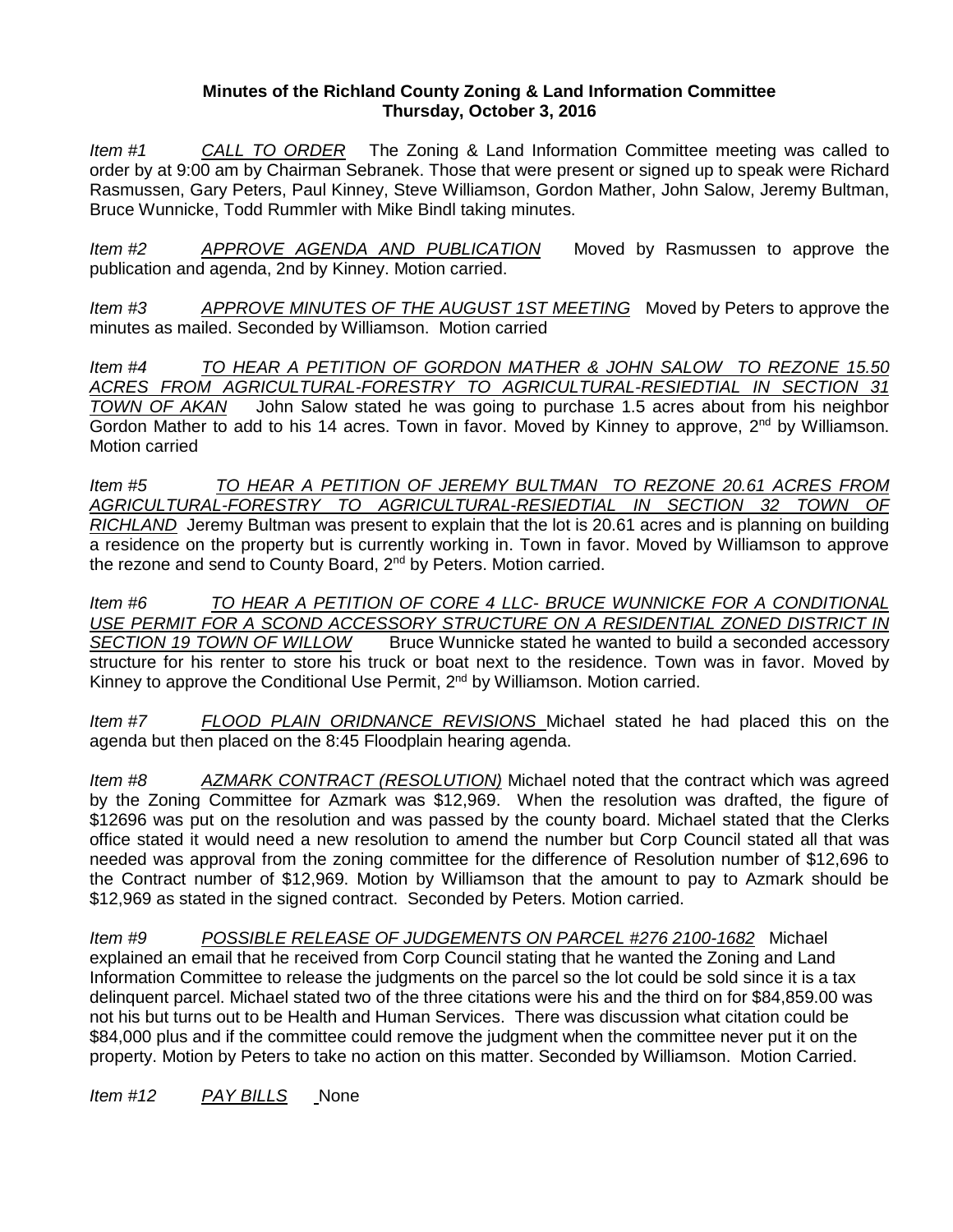*Item #13 OFFICE REPORT* Michael discuss some matters that were taking some time and wanted the committee to know about them.

*Item #14 ADJOURN* Moved by Peters to adjourn at 10:15 am, 2nd by Williamson. Motion carried.

Minutes respectfully submitted by Michael Bindl